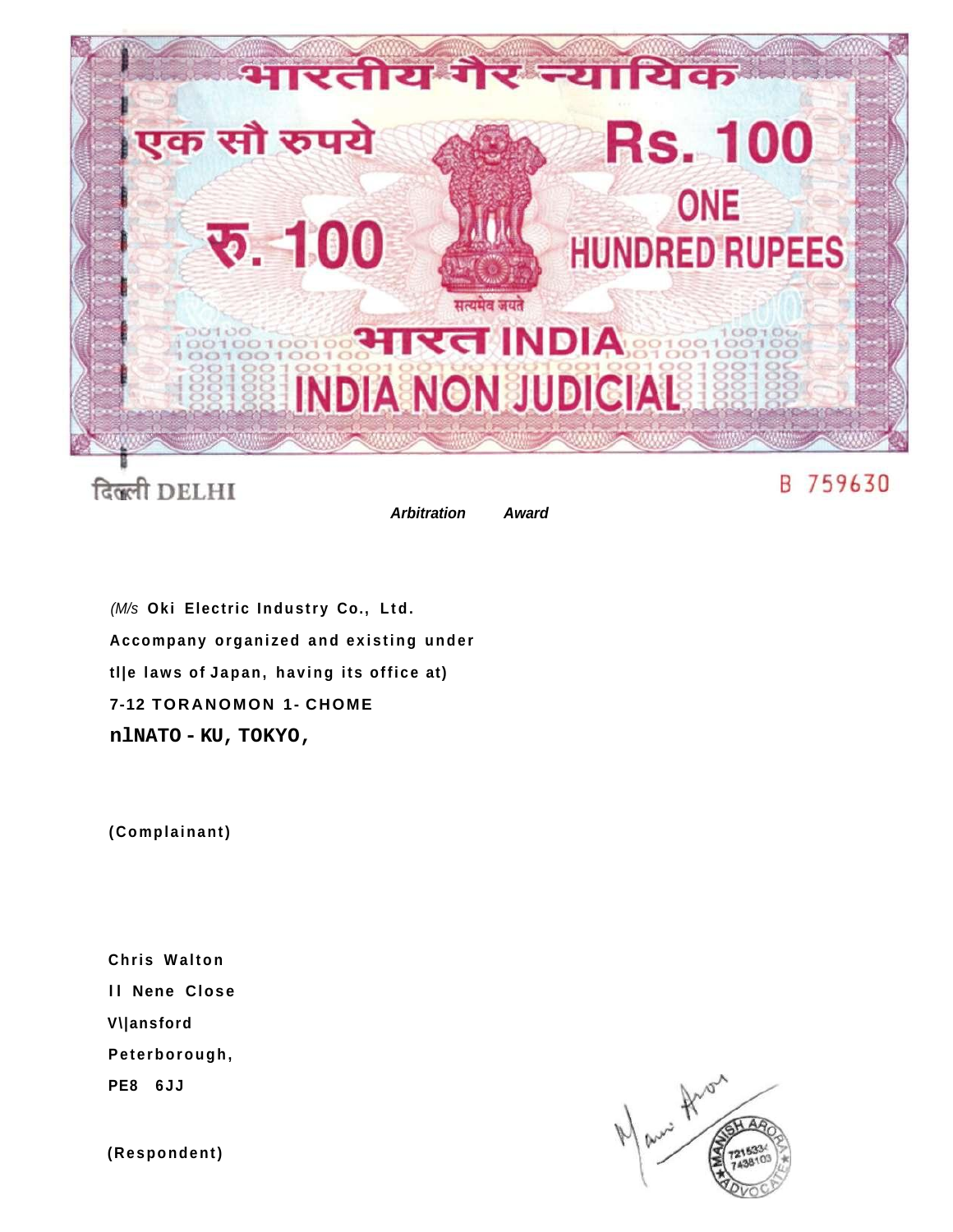SINO Date DAQV 2006<br>Sold Te pours Avillage P. S. Any 12825 HA Favour of welgebre To  $PURPOSE$ R SANDIP KUMAR SLNO-275, R-10/2, Model Town-III DELH 9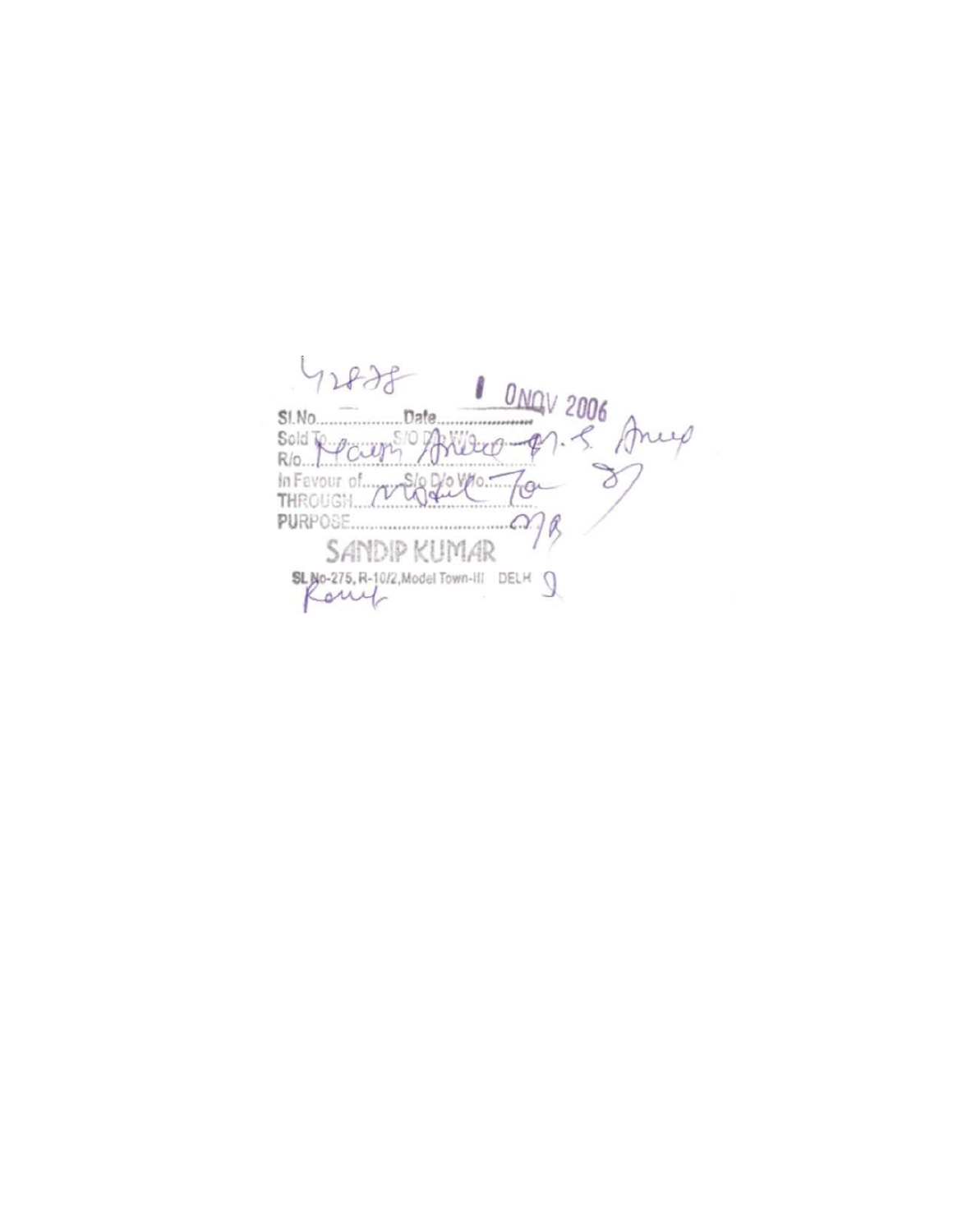**. IN Domain Name Registry C/o National Internet Exchange in India** 

**Awar d by Manish Arora , Advocat e (Arbitrator)** 

# **The Parties**

#### **A. The Complainant**

- The Complainant in this administrative proceeding is OKI Electronic Industry Co. Ltd., a company incorporated in Tokyo, Japan, under the laws of Japan, having its registered office at 7-12 Toranomon 1- Chome, Minato-ku, Tokyo, JAPAN. The Complainant's contact details are as follows

Address: Registered Office: Oki Electric Industry Co., Ltd.

7-12 Toranomon, 1-Chome Minato - Ku, Tokyo JAPAN

Telephone: +81 3 3501 3111 Fax: +81 3 37987248 E-MAIL: kanzaki295@okLcom

- The Complainant's authorized representative in this administrative proceeding is: Krishna & Saurastri.

Address. KK Chambers, 1st Floor, Sir P T. Marg, Off D.N. Road, Fort, Mumbai-400 001 , India.

Telephone: (0091 22) 22006322

Fax: (0091) 22006326

E-mail.krismark(g)vsnl. net

Contact Person: Sunil B. Krishna/ Manish Saurastri / Toral Sanghvi

# **B. The Respondent**

- According to the .IN Domain name Registry, the Name of the Respondent is shown as Chris Walton and the address of the Respondent has been indicated as Wansford.

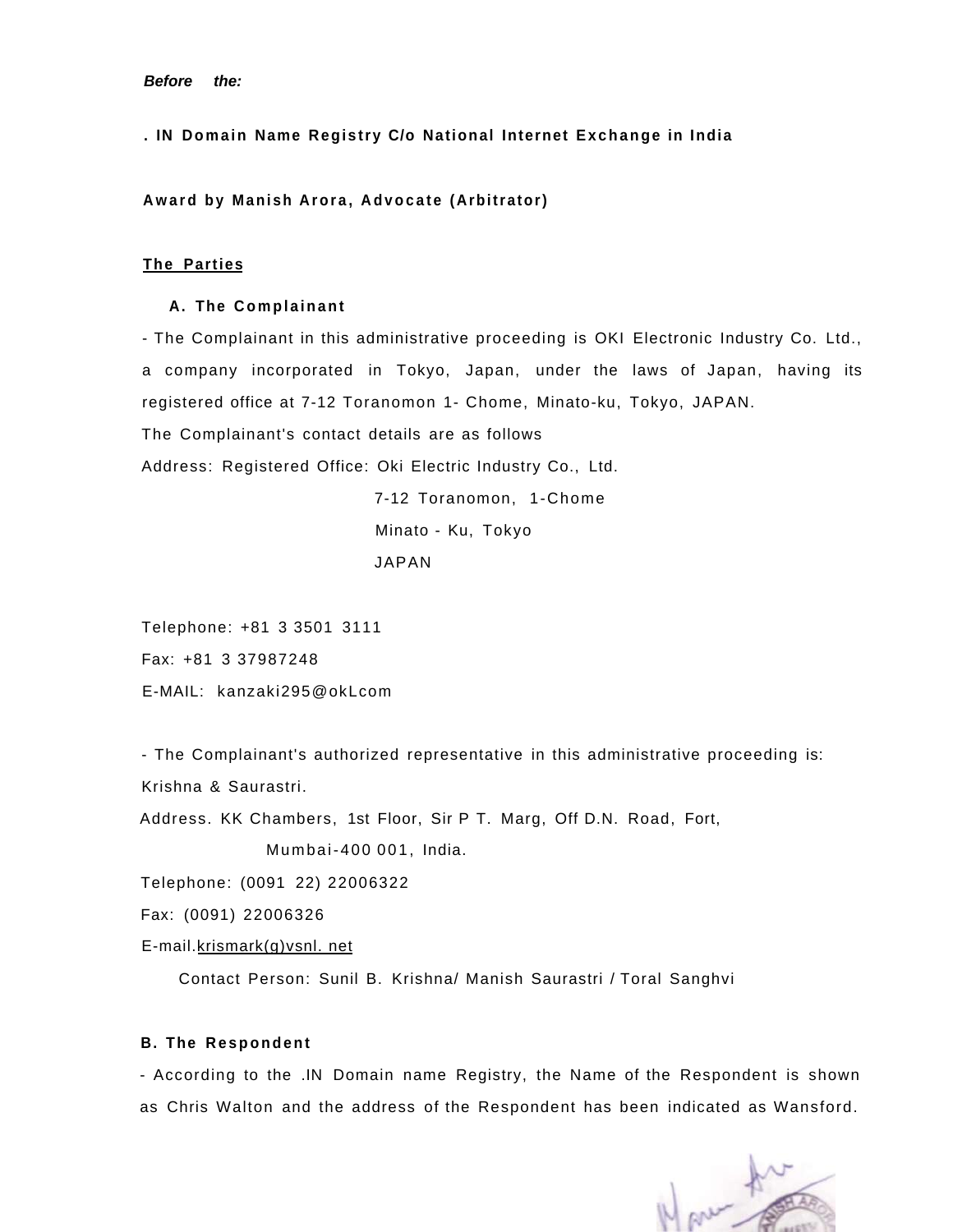Peterborough, PE8, GB.

- The respondent contact details are as follows: Name of the Respondent: Chris Walton Address: Chris Walton 16 Nene Close Wansford Peterborough, PE8 6JJ

GB

Phone: 0044 1780784475 E-mail:chris.walton4(S)tesco.net

#### **Domai n Name and Registrar**

The dispute concerns the domain name OKI.in. The Registrar with which the domain name is registered is Key - Systems GmbH (R48-AFIN).

### **Complainant's contention**

This dispute concerns the domain name identified below:

## www **[.oki.i](http://www.oki.in) n**

The contested domain name is identical to the trademarks of the complainant.

The Complaint is based on the infringement of the well-known Trademark 'OKI'. The said mark is used by the Complainant in relation to electronic telephone and telegraph switching units; electronic data switching units for digital communications; telephone sets; carrier transmission equipment, namely - modems, multiplexers, video cordecs, television standard converters and telewriters; facsimile machines; computers, computer peripherals; cash registers; electronic copying machines; electronic radar units; telemeter; transponders; sonars; sonobuoys; computer memories; microprocessors; gate arrays; integrated circuits; electrical connectors; sockets; plugs; fuse wires and reed relays; electronic wires and reed relays; electronic wires and cables; fire alarms.

The Complainant is carrying on business in the field of telecommunication devices including telephones, switching machines and facsimiles. They have diversified into the



**3**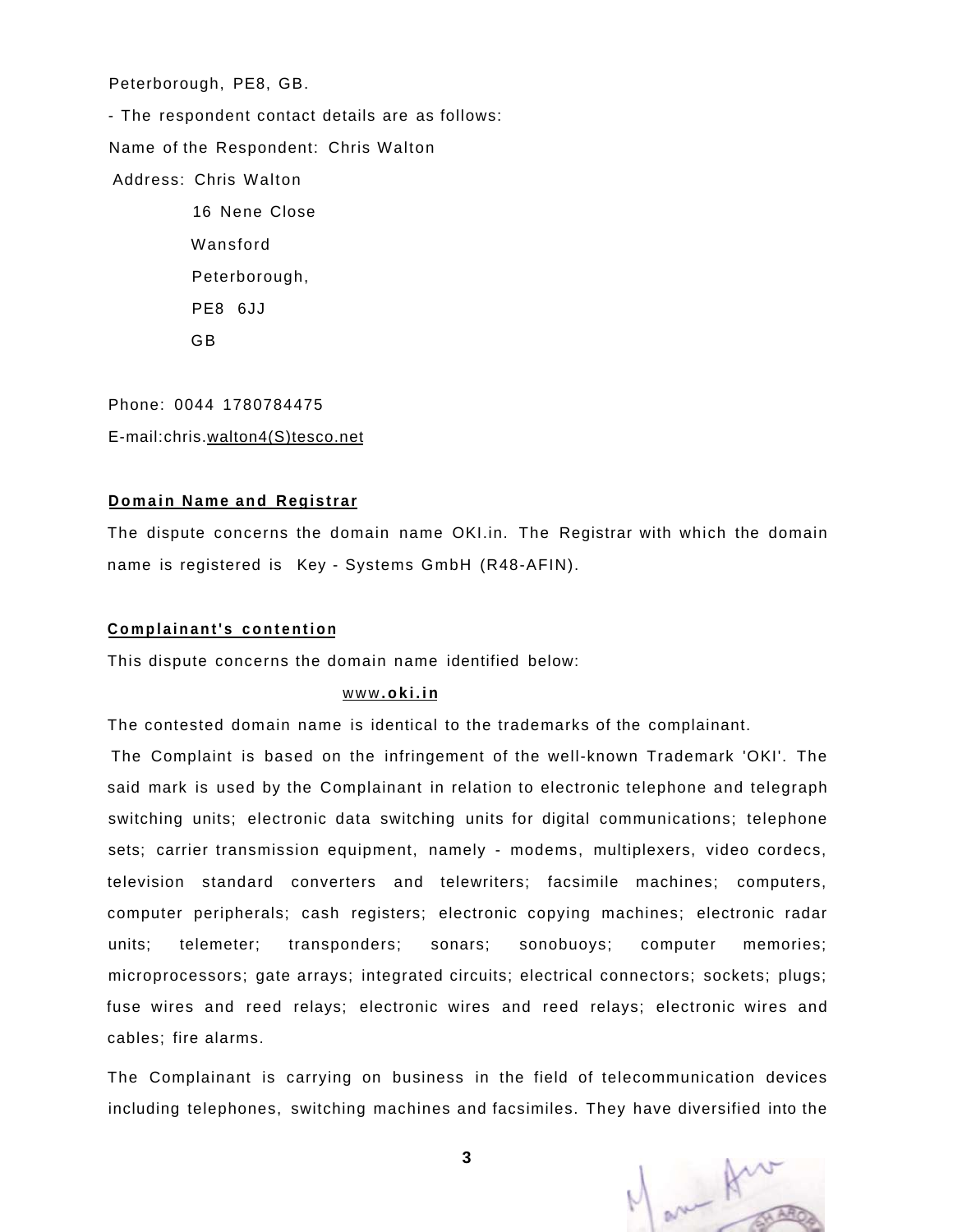following streams of businesses: -

(1) Information processing including computers, printers **and** automated teller machines, as well as the field electronic devices including IC and \_ E

(2) They also deal in the field of image transmission by means of cable television and Internet.

The complainants' said goods are sold under several well-known trade marks one of them being OKI. The trademark **"OKI "** was conceived and adopted by the Complainant in the year 1916. The said mark OKI is in continuous, extensive, open and exclusive use by the complainant since 1916. By virtue of open and extensive use coupled with effective advertisement and promotion of the trademark OKI, the same has acquired enormous reputation and goodwill and the same is associated with the Complainant Company and none else.

The Complainant Company has achieved considerable success and popularity in all the above-mentioned businesses and is a name to be reckoned with both in Japan and globally including India.

- The complainant further submits that their trade mark "OKI" is an intemationa famous mark having transborder reputation as evident by the registration of its said trade marks secured in the territories. As a matter of fact, complainant "as also obtained Registration of its Trade Mark "OKI" under the Trade Mark laws **of**  India in class 9 bearing Registration number 451102. The said registra:c~ s valid and subsisting as on today until 14th March, 2007. The Complaint is **made**  in accordance to the Domain Name Dispute Resolution Policy.
- The complainant requests that the said domain name's registration be cance ez as it tends to intrude upon the trademark of the complainant and the same **also**  amount to infringement and misuse of the complainant's trademark and **thereby**  resulting in passing off. The complainant wants the domain name address  $z \sim$ transferred to them viz. OKI Electric Industry Company Limited.

# **Decision**

I have gone through the facts of the complaint and the reply of the respondent **and**  referred to a Supreme Court of India, judgment : Satyam Infoway Ltd. v. Srfynei **Solutions P.Ltd(2004(28)PTC566)** wherein it was held that internet domain names **are**  subject to the same legal norms applicable to other intellectual properties such as trade



4